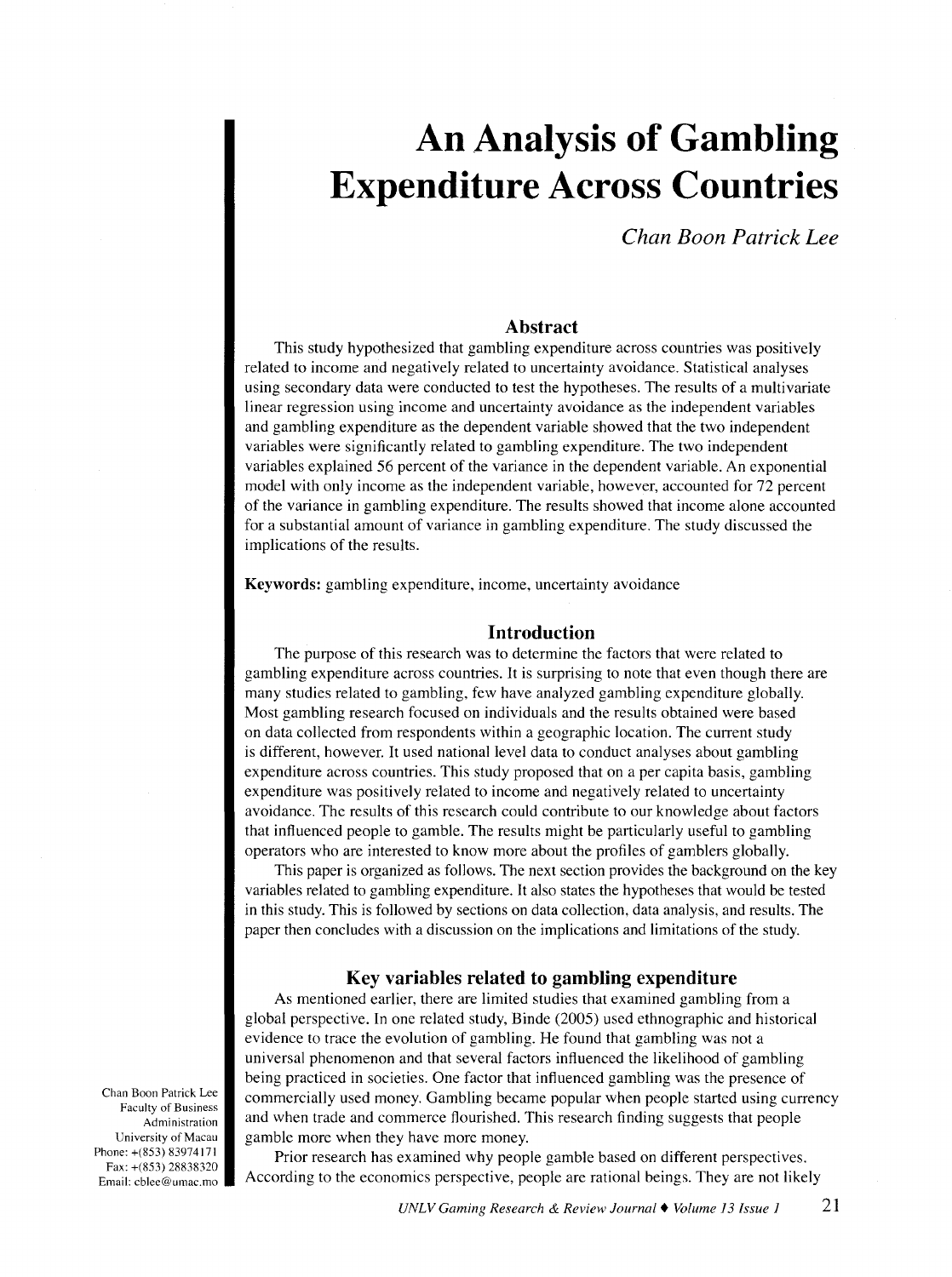to gamble if they know that the odds of winning are against them. Those who gamble, therefore, are not rational or they really do not know that the odds of winning are against them. There are many people who continue to gamble, however. The inference that those who gamble are not rational may therefore be simplistic. MacLaurin and Hashimoto (2008) used Veblen's theory of conspicuous consumption (Veblen, I 994) to further understand gamblers' motivation. Veblen's theory is based on the evolution of a leisure class whose

members are not required to work but appropriate a surplus produced by those who work. Gambling is a conspicuous activity and members of the leisure class engage in it to signal their wealth. They gamble to demonstrate their standing in the social hierarchy. The more money they have, the more they will gamble.

Another compelling reason why people with more money gamble more is because those with less money have little money for discretionary purposes, and so the immediate and disruptive consequences of gambling could act as a deterrent to gambling. People who gamble can afford to lose as they have more money

to spare. Prior surveys conducted in a number of countries have observed that there is a positive correlation between income and gambling. In Canada, Marshall (1998) has noted that household expenditure on gambling increased with household income. In Australia, Layton and Worthington (1999) have shown that income levels have a positive influence on the probability of households gambling. In Britain, survey results showed that gambling participation rates in the higher income households are higher than those in the lower income households (NatCen, 2007). In the U.S., Christiansen (1998) noted that between 1982 and 1996, consumers spent a larger percentage of their growing personal income on legal gambling. Also in the U.S., Zimmerman (2003) and Harrah's Survey (2006) both showed that casino gambling is positively linked to income. Based on these results as well as the theoretical underpinnings, it is likely that gambling expenditure is positively related to income across countries. This relationship will therefore be tested in this study.

Gambling also involves some form of uncertainty in its outcome. Those who want to avoid uncertainty are likely to avoid gambling. Raylu and Oei (2004) studied the role of culture in gambling and suggested that certain cultural groups are more vulnerable to gambling. Uncertainty avoidance is a cultural dimension proposed by Hofstede (1991) and it measures the extent to which cultures tolerate ambiguity and uncertainty. People in a high uncertainty avoidance culture attempt to create as much certainty as possible

in their day-to-day living. They prefer predictable situations that lead to reduction in ambiguity (Usunier and Lee, 2005). People in a low uncertainty avoidance culture, on the other hand, are less skeptical about anything considered unknown (Kwak eta!., 2006). As a result, people in such a culture are more accepting of unpredictable events and they may be more receptive to gambling.

Prior research has shown that uncertainty avoidance has an effect on how people react to events and activities. For example, Choi and Kim (2008) found that "scratch and save" marketing promotions, which have the characteristics of uncertainty in enabling consumers to save on their spending, stimulated differential interests among people in Canada and Korea- due to differences in the levels of uncertainty avoidance. Prior research has not examined whether uncertainty avoidance and gambling are related across countries. Based on the foregoing discussion, it is likely that people in low uncertain avoidance countries are likely to gamble more than people in high uncertain avoidance countries. Hence, the negative relationship between uncertainty avoidance and gambling expenditure will be tested in this study.

To summarize, income and uncertainty avoidance are the two variables that will be tested in this study to determine if they are related to gambling expenditure across countries.

*Prior surveys conducted in a number of countries have observed that there is a positive correlation between income and gambling.* 

*Gambling also involves some form of uncertainty in its outcome.*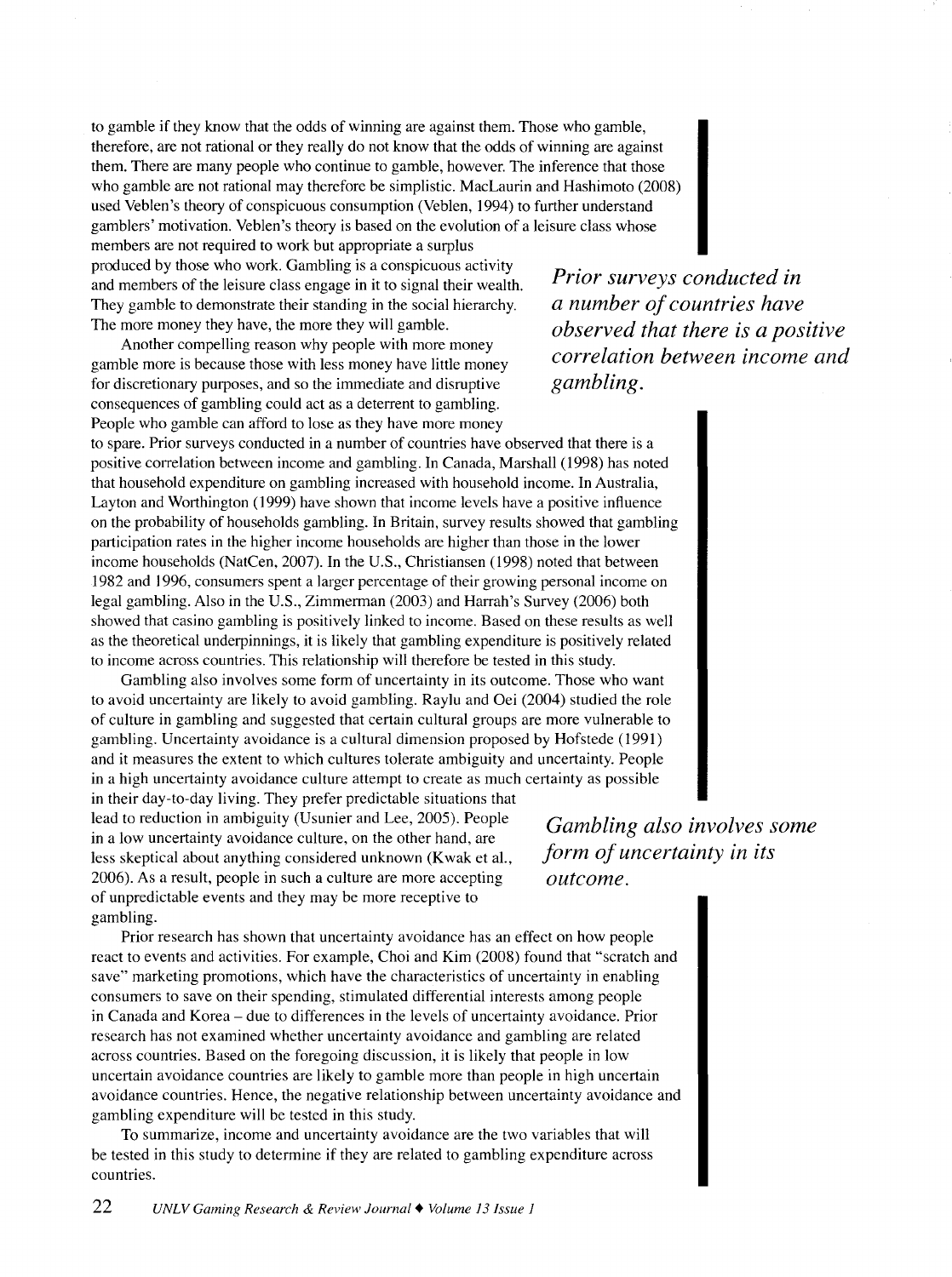#### **Data collection**

This research made use of secondary data. Gambling expenditure is represented by gross gambling yield per capita (GGYPC). Gross gambling yield refers to the gross turnover less the amount paid to customers as winnings. It is the punters' losses and it represents the real economic value of the gambling industry. GGYPC is the gross gambling yield per person in a country. The data for GGYPC were obtained from the Global Betting and Gaming Consultants' Report (GBGC, 2002). The data in this report were based on the calendar year 2000.

Income is represented by gross domestic product per capita (GDPPC). The data for GDPPC were also obtained from GBGC (2002). They were based on the year 2000. The scores for uncertainty avoidance were based on the uncertainty avoidance index (UAI) (Hofstede, 2001). This index measures the level of uncertainty avoidance for people within a country. A sample of 42 data points was compiled for which the GGYPC, GDPPC, and UAI scores were available. Table 1 shows the data used for the analysis in this study.

### **Table 1: Research data**

| No. | Country          | Gross<br>gamling<br>yield per<br>capita (£) | GDP per<br>capita<br>(USS) | Uncertainty<br>Avoidance | No. | Country      | Gross<br>gambling<br>yield per<br>capita (£) | <b>GDP</b> Uncertainty<br>capita Avoidance<br>(US\$) |     |
|-----|------------------|---------------------------------------------|----------------------------|--------------------------|-----|--------------|----------------------------------------------|------------------------------------------------------|-----|
| L   | Argentina        | 25.59                                       | 12900                      | 86                       | 22  | Japan        | 145.95                                       | 24900                                                | 92  |
| 2   | Australia        | 283.98                                      | 23200                      | 61                       | 23  | Malaysia     | 34.99                                        | 10300                                                | 36  |
| 3   | Austria          | 60.89                                       | 25000                      | 70                       | 24  | Mexico       | 2.23                                         | 9100                                                 | 82  |
| 4   | Belgium          | 30.57                                       | 25300                      | 94                       | 25  | Netherlands  | 51.76                                        | 24400                                                | 53  |
| 5   | Brazil           | 6.22                                        | 6500                       | 76                       | 26  | New Zealand  | 110.14                                       | 17700                                                | 49  |
| 6   | Canada           | 160.94                                      | 24800                      | 48                       | 27  | Norway       | 235.15                                       | 27700                                                | 50  |
| 7   | Chile            | 8.96                                        | 10100                      | 86                       | 28  | Panama       | 44.82                                        | 6000                                                 | 86  |
| 8   | China            | 1.58                                        | 3600                       | 60                       | 29  | Philippines  | 6.31                                         | 3800                                                 | 44  |
| 9   | Columbia         | 5.37                                        | 6200                       | 80                       | 30  | Poland       | 21.8                                         | 8500                                                 | 93  |
| 10  | Czech Rep        | 25.26                                       | 12900                      | 74                       | 31  | Portugal     | 32.36                                        | 15800                                                | 104 |
| 11  | Denmark          | 60.19                                       | 25500                      | 23                       | 32  | Singapore    | 230.31                                       | 26500                                                | 8   |
| 12  | Finland          | 95.28                                       | 22900                      | 59                       | 33  | South Africa | 13.86                                        | 8500                                                 | 49  |
| 13  | France           | 66.86                                       | 24400                      | 86                       | 34  | South Korea  | 18.54                                        | 16100                                                | 85  |
| 14  | Germany          | 34.37                                       | 23400                      | 65                       | 35  | Spain        | 130.02                                       | 18000                                                | 86  |
| 15  | Greece           | 51.43                                       | 17200                      | 112                      | 36  | Sweden       | 102.64                                       | 22200                                                | 29  |
| 16  | <b>Hong Kong</b> | 196.08                                      | 25400                      | 29                       | 37  | Switzerland  | 60.66                                        | 28600                                                | 58  |
| 17  | Hungary          | 21.65                                       | 11200                      | 82                       | 38  | Taiwan       | 22.59                                        | 17400                                                | 69  |
| 18  | India            | 3.59                                        | 2200                       | 40                       | 39  | Thailand     | 3.8                                          | 6700                                                 | 64  |
| 19  | Ireland          | 84.93                                       | 21600                      | 35                       | 40  | Turkey       | 5.66                                         | 6800                                                 | 85  |
| 20  | <b>Israel</b>    | 39.57                                       | 18900                      | 81                       | 41  | UK           | 116.76                                       | 22800                                                | 35  |
| 21  | Italy            | 77.93                                       | 22100                      | 75                       | 42  | <b>USA</b>   | 252.62                                       | 36200                                                | 46  |

#### **Data analysis**

Scatter plots were first used to examine the data visually. Then, the study proceeded to perform the statistical analysis. Each of the independent variables (GDPPC and UAI) was first regressed separately on the dependent variable (GGYPC). Then, both the independent variables were regressed together on the dependent variable.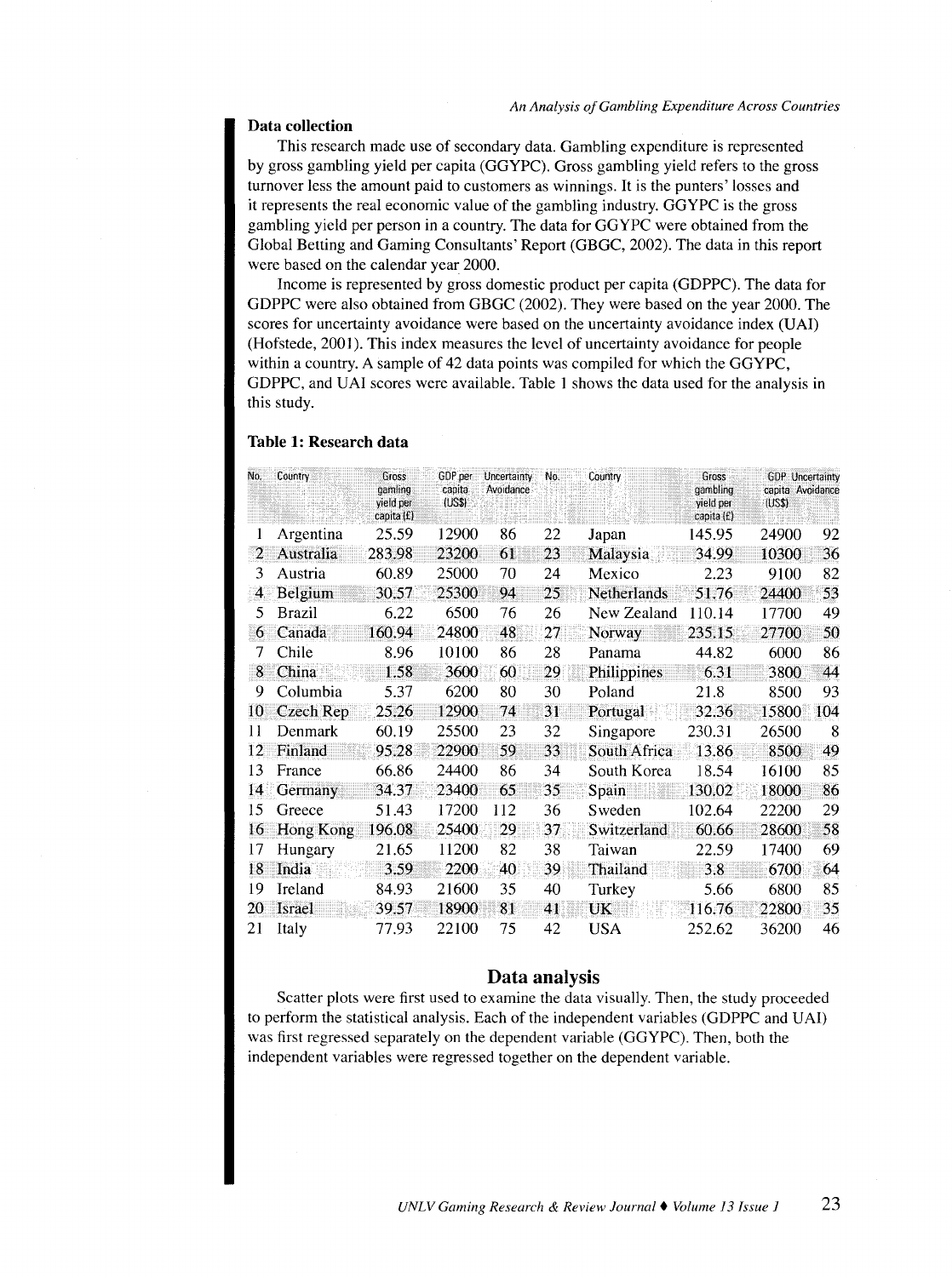#### Results

Table 2 shows the descriptive statistics and the correlation coefficients. As expected, the correlation coefficients indicate that GGYPC was positively correlated with GDPPC and negatively correlated with UAI. Note that GDPPC was not correlated with UAI.

|                           | Mean  | SD   |           | (2) |
|---------------------------|-------|------|-----------|-----|
| <b>GGYPC</b> in<br>- (1)  |       | 76   |           |     |
| $\vert$ GDPPC in US\$ (2) | [722] | 8470 | $0.71**$  |     |
| UAI(3)                    | 65    | 24   | $-0.42**$ |     |

Table 2: Descriptive statistics and correlations of variables

\*\*  $p<0.01$ 

Figures I and 2 show the scatter plots for each independent variable and the dependent variable. Visual inspection of Figure I showed there was a positive relationship between GGYPC and GDPPC. Furthermore, it was possible that the relationship between the two variables might be non-linear, as in the form of an exponential function. Arising from this visual inspection, therefore, an exponential curve estimation involving income and gambling expenditure was subsequently conducted. Note that visual inspection of the scatter plot in Figure 2 did not reveal a relationship between UAI and GGYPC.





Table 3 shows the results of analysis. The results show that in the case of model I, where GDPPC was regressed against GGYPC, GDPPC was positively related to GGYPC and GDPPC explained 51 percent of the variance in GGYPC. In the case of model 2, where UAI was regressed against GGYPC, UAI was negatively related to GGYPC and it explained I8 percent of the variance in GGYPC. When GDPPC and UAI were regressed as independent variables, they were both significant and in the expected direction. The two independent variables accounted for 56 percent of the variance in GGYPC. The results for model 4 pertain to the exponential curve estimation. The results show that GDPPC accounted for 72 percent of the variance in GGYPC. Model 4, therefore, provides a better model fit compared to the other models. Figure 3 shows the exponential curve for GDPPC versus GGYPC.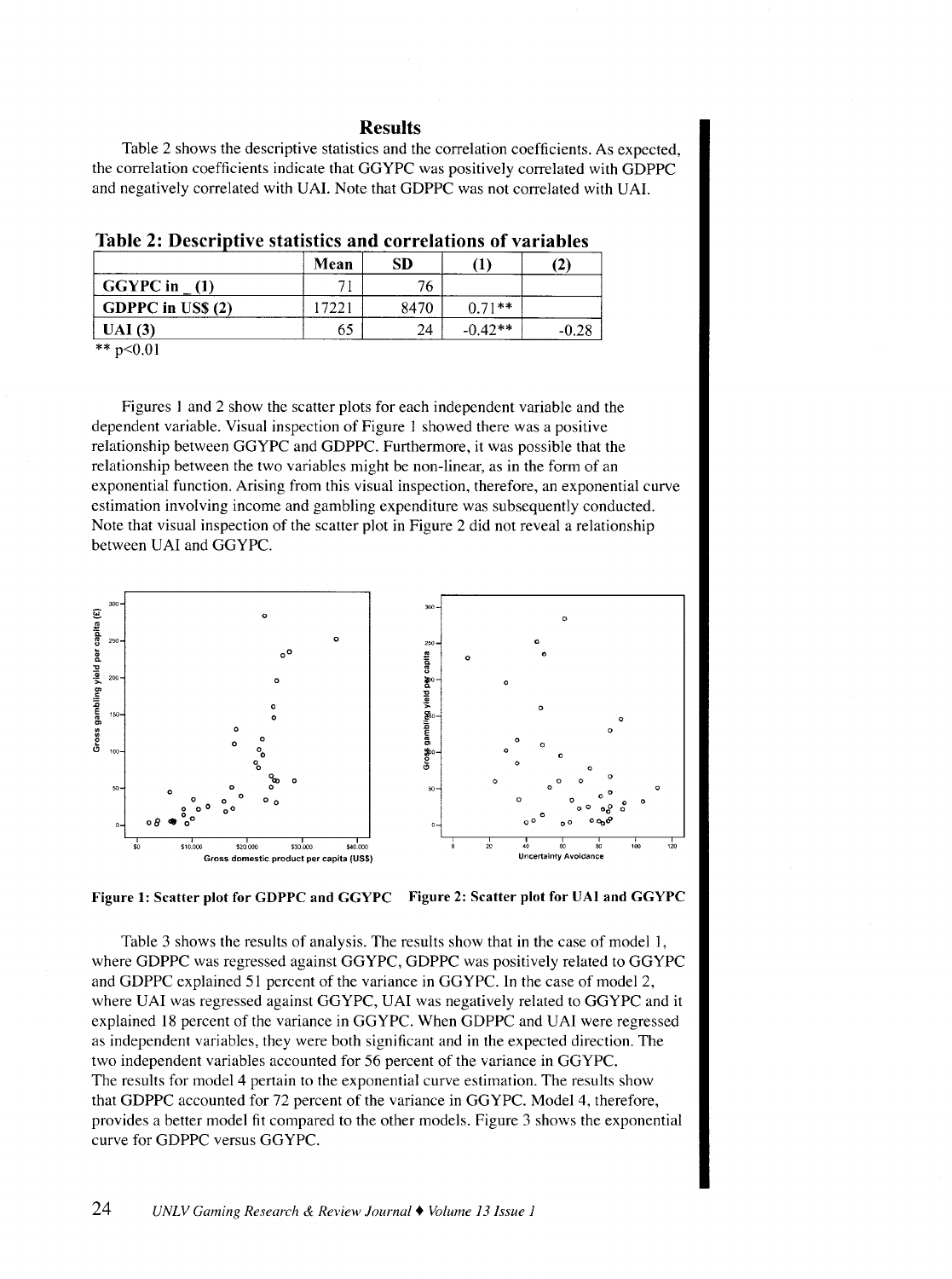## Table 3: Results of analysis

|                     |           | Linear regression |           |           |  |  |
|---------------------|-----------|-------------------|-----------|-----------|--|--|
|                     | Model 1   | <b>Model 2</b>    | Model 3   | Model 4   |  |  |
| Intercept           | $-38.716$ | 157.234           | 21.014    | 3.393     |  |  |
| <b>GDPPC (USSK)</b> | $6.374**$ |                   | $5.779**$ | $0.137**$ |  |  |
| <b>UAI</b>          |           | $-1.328**$        | $-0.763*$ |           |  |  |
| R-square            | 0.510     | 0.177             | 0.564     | 0.716     |  |  |

\*\*  $p<0.01$  \*  $p<0.05$ 

Gross gambling yield per capita(£)



Gross domestic product per capita (US\$K)



### Discussion and conclusion

The results of this study showed that the two variables, income and uncertainty avoidance, were related to gambling expenditure across countries. They showed that GDPPC was positively related to GGYPC and UAI was negatively related to GGYPC. The relatively high explanatory power provided by GDPPC alone (R-square of 51 percent in the linear regression and 72 percent in the exponential curve estimation) showed that income was a substantial driving force behind gambling expenditure across countries.

The findings of this study have implications for both research and practice. In terms of research, the findings imply that income and uncertainty avoidance are critical variables that influenced gambling expenditure across countries. Prior research has not explored factors that were related to gambling expenditure across countries. The results of this study established empirically that income and uncertainty avoidance were indeed related to gambling expenditure. Future research can continue this line of research and determine if other variables were also related to gambling expenditure across countries. For example, future research can examine if the availability of gambling facilities was related to gambling expenditure. Future research can also examine whether the positive relationship between income and gambling expenditure was true across all types of gambling products.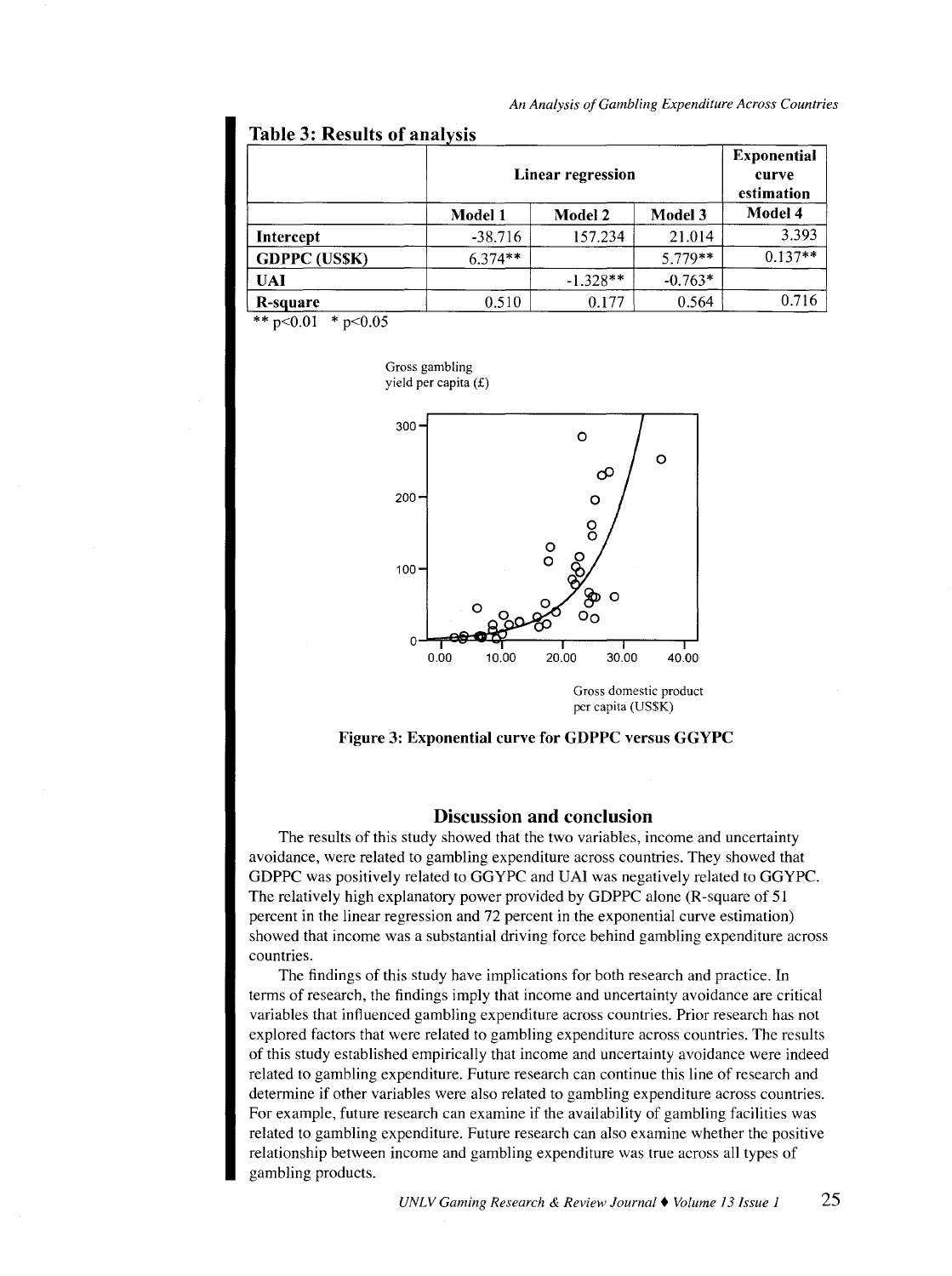In terms of practical implications, gambling operators need to take note that income explained a substantial part of gambling expenditure. Income, therefore, should be an important criterion when gambling operators decide where to locate their facilities and activities. It will be valuable for gambling operators to monitor income in various countries and then forecast the gambling expenditure. This would enable operators to anticipate business expansion or contraction in different locations. In the current economic downturn, for example, gambling operators need to determine which locations will be affected and adjust their operations to accommodate the changing patterns in gambling expenditure. Gambling operators should also note that uncertainty avoidance affects gambling expenditure. When other factors are held constant, countries with a culture that is inclined towards uncertainty acceptance will spend more on gambling.

The results of this study are subject to a number of limitations. These limitations pertain mostly to the data used in the analyses. First, this study used data for 42 countries, and they were based in the year 2000. The sample size was relatively small. It would have been better if there was a larger sample so that the statistical power of the analyses would be higher. Also, many gambling facilities have been built recently, especially in or near developing countries. Gambling expenditure in these countries may have changed. Analyses based on an updated set of data would be useful. Another limitation of this study was that illegal gambling was not included in the data. Often, in less developed countries, illegal gambling expenditure exceeds legal gambling expenditure. Inclusion of illegal gambling expenditure may possibly change the relationships found in this study.

Despite the limitations, the results obtained in this study were useful as they provided a snapshot picture of the key variables related to gambling expenditure across countries at a point in time. To reiterate, future research can use more recent data to study gambling expenditure across countries. In summary, the results of this research have found that income and uncertainty avoidance were related to gambling expenditure across countries and that income alone accounted for a substantial variance in gambling expenditure. These results provide useful information to the gambling operators and contribute significantly to our knowledge about factors influencing gambling expenditure across countries.

### **References**

- Binde, P. (2005). Gambling across cultures: Mapping worldwide occurrence and learning from ethnographic comparison. *International Gambling Studies,* 5(1), 1-27.
- Choi, S., & Kim, M. (2008). A comparative study of perceptions toward 'scatch and save' promotions in Canada and Korea, *Journal of Product* & *Brand Management,* 17(4), 265-271.
- Christiansen, E. M. ( 1998). Gambling and the American economy. *Annals of the American Academy of Political and Social Sciences,* 556, 36-52.
- Global Betting & Gaming Consultants (GBGC). (2002). *The global gambling report: Global gaming comes of age.* West Bromwich, England: Global Betting and Gaming Consultants.

Harrah's Survey. (2006). *Profile of the American casino gambler.* Harrah's Entertainment.

- Hofstede, G. (199 I). *Culture and organizations: Software of the mind.* London: McGraw Hill.
- Hofstede, G. (2001 ). Culture's consequences: *Comparing values, behaviors, institutions, and organisations across nations.* Beverly Hills, CA: Sage.
- Kwak, H., Jaju, A., & Larson, T. (2006). Consumer ethnocentrism offline and online: The mediating role of marketing efforts and personality traits in the United States, South Korea, and India. *Journal of the Academy of Marketing Science,* 34(3), 367-385.
- Layton, A., & Worthington, A. (1999). The impact of socio-economic factors on gambling expenditure. *International Journal of Social Economics,* 26(1/2/3), 430-40.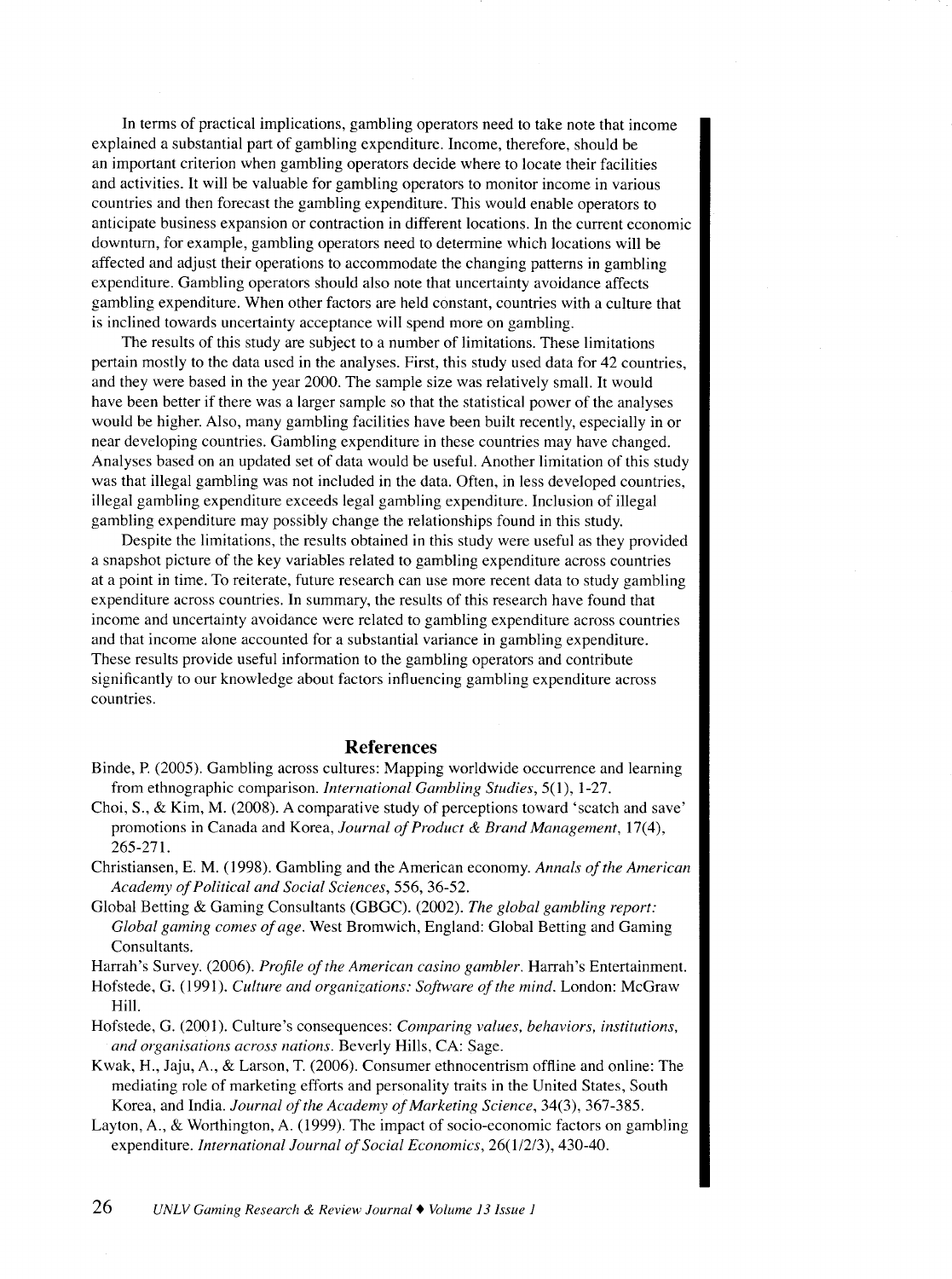- Marshall, K. (1998). The gambling industry: Raising the stakes, *Perspectives on Labor and Income, Statistics Canada Catalogue number 75-001-XPE.*
- MacLaurin, T., & Hashimoto, T. (2008). Consumer behavior. In *Casino Management.*  Upper Saddle River, NJ: Pearson Education.
- National Centre for Social Research (NatCen). (2007). Gambling in Britain: The latest survey evidence. Retrieved online Feb 18, 2009, from http://www.natcen.ac.uk/natcen/ pages/news\_and\_media\_docs/gambling.pdf
- Raylu, N., & Oei, T. P. (2004). Role of culture in gambling and problem gambling. *Clinical Psychology,* 23, 1087-114.

Usunier, J. C., & Lee, J. A. (2005). *Marketing across cultures* (4th ed.). Prentice Hall.

- Veblen, T. (1994). The theory of the leisure class. In *The Collected Works of Thorstein Veblen.* Vol 1. London: Routledge, 1-404.
- Zimmerman, J. (2003). Casino gambling as an income-based leisure activity: Evidence from the gambling impact and behavior study. *Journal of Business* & *Economics Research*, 1(12) 49-58.

Article submitted: 11/4/08 Sent to peer review: 11/10/08 Reviewer comments sent to author: 2118/09 Author's revised version received: 3/9/09 Article accepted for publication: 3/9/09